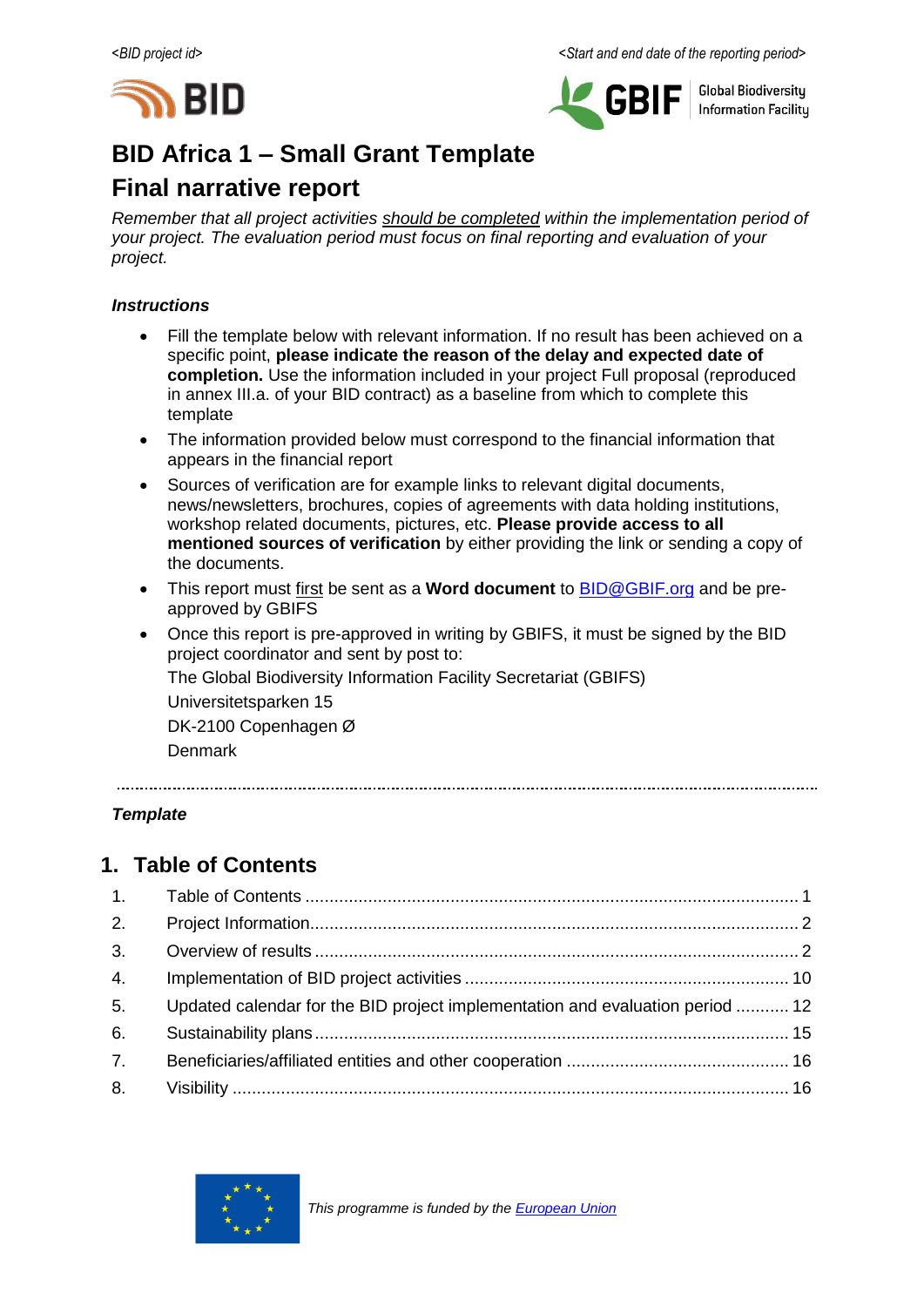



## <span id="page-1-0"></span>**2. Project Information**

- **2.1.Principal investigator and grant coordinator: Institution/network/agency name:** Makerere University Kampala
- **2.2.Principal investigator name and role:** Bulafu Collins Edward, lead project activities
- **2.3.BID proposal identifier:** BID-AF2015-0139-SMA
- **2.4.Project title:** Mobilizing plant biodiversity data in Uganda through training
- **2.5.Start date and end date of the reporting period:** 01/01/2017 30/08/2017
- 2.6.**Country(ies) in which the activities take place:** Uganda

### <span id="page-1-1"></span>**3. Overview of results**

#### **3.1.Executive summary**

*Give a short summary of the activities implemented and the outcomes of the project for the whole implementation period (no more than 500 words maximum).*

The project mapped data holders targeting mainly curators at herbaria, scientists in Universities, including graduate students as well as biodiversity management and policy relevant institutions. The identified data holders were invited for a five day residential training. The training was aimed at equipping the data holders with practical skills and tools for data and data paper publishing.

Thirty one (31) persons were mapped and invited for the training. Only 18 persons responded to the invitations and attended the training. These acquired practical skills in data and data paper publishing. In addition one participant completed the online seminar series conducted by GBIF. It has not been possible to publish data so far on GBIF due to a number of unexpected reasons:

1. Huge number data gaps identified during training that needed to be fixed so as to bring them to required data standards;

2. Data release rights as some of the datasets cannot be published as some manuscripts are yet to be finalised.

3. Some data holders would not like coordinates of the actual records published especially for sensitive species such as endemic species etc.

3. Inactive IPT for Uganda.

The project leader continues to liaise with the data holders and will provide the necessary backstopping help for data publishing after this reporting period. Contact with data holders whose data await publication of manuscripts will be maintained at followed until

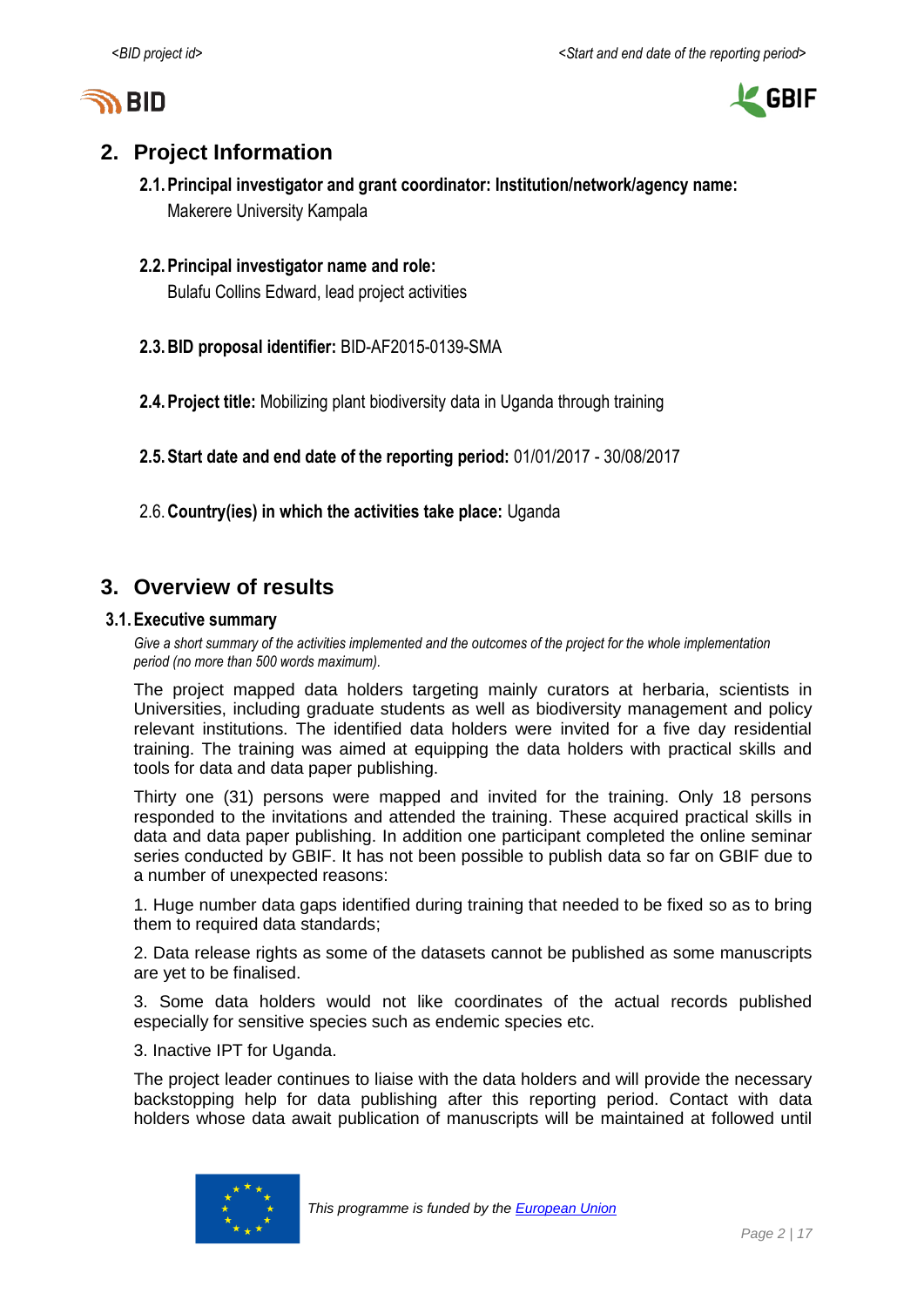



December 2017. The GBIF country node manager is working round the clock to activate the IPT portal to enable publishing of the data. However, other data hosting institutions are will be explored. The National Planning Authority as a data user for policy was engaged and preliminary data on *Acacia* species discussed. The response was positive and that the data is required to provide updated information that can be incorporated into policy decision making particularly targeting natural resources conservation and management.

#### **3.2.Progress against expected milestones:**

| <b>Expected milestones/activities</b>                                                                                                                    | Completed?<br>Yes/No | <b>Explanatory notes</b>                                                                                                                                                                                                                                                                                                                                                                                                                                                                         | <b>Sources of verification</b>                                                                                                                                                                                                                                                                       |
|----------------------------------------------------------------------------------------------------------------------------------------------------------|----------------------|--------------------------------------------------------------------------------------------------------------------------------------------------------------------------------------------------------------------------------------------------------------------------------------------------------------------------------------------------------------------------------------------------------------------------------------------------------------------------------------------------|------------------------------------------------------------------------------------------------------------------------------------------------------------------------------------------------------------------------------------------------------------------------------------------------------|
| Completed capacity self-assessment<br>questionnaire for data holding<br>institutions<br>(http://www.gbif.org/resource/82785)                             | Yes                  | The form was filled and sent<br>to GBIF/BID and<br>acknowledgement of reciept<br>received (sent 02 August<br>2016)                                                                                                                                                                                                                                                                                                                                                                               | Email confrimation copy                                                                                                                                                                                                                                                                              |
| The instituton that will publish your<br>data is registered with GBIF.org<br>For registered data publishers see:<br>http://www.gbif.org/publisher/search | <b>NO</b>            | 1. IPT not yet active<br>2. Node Manager Mr.<br>Innocent Akampurira<br>confirmed and participated in<br>the training as well endorsed<br>the project.<br>2. Follow up emails detailing<br>the need for an active IPT<br>have been sent and<br>acknowledged.                                                                                                                                                                                                                                      | http://www.gbif.org/publisher/s<br>earch                                                                                                                                                                                                                                                             |
| The data users identified in the full<br>proposal have documented their<br>intended use of the mobilized data<br>and provided early feedback             | <b>NO</b>            | National Planning Authority is<br>waiting to access the data<br>once published.                                                                                                                                                                                                                                                                                                                                                                                                                  | No data has been published<br>yet although intial contact has<br>been made and products of<br>the project explained in detail                                                                                                                                                                        |
| All mobilized data has been<br>published to GBIF.org                                                                                                     | N <sub>O</sub>       | 1. Large data gaps especially<br>Coordinates in some of the<br>data sets are yet to be<br>completed in order to make<br>the data fully compliant with<br>the data standards.<br>3. Some of the data holders<br>have not yet published the<br>manuscripts thus holding<br>onto the data until the<br>manuscripts are published.<br>4. Some data holders did not<br>attend the training and thus<br>access to data is difficult.<br>1. IPT portal for UGABIF is<br>not yet active. All efforts are | 1. Emails correspondences<br>with Node manager.<br>2. The project leader is<br>actively following up with data<br>holders and helping fill these<br>gaps in anticipation that once<br>complete the data will be<br>published. This might take a<br>minimum of four months after<br>project end date. |

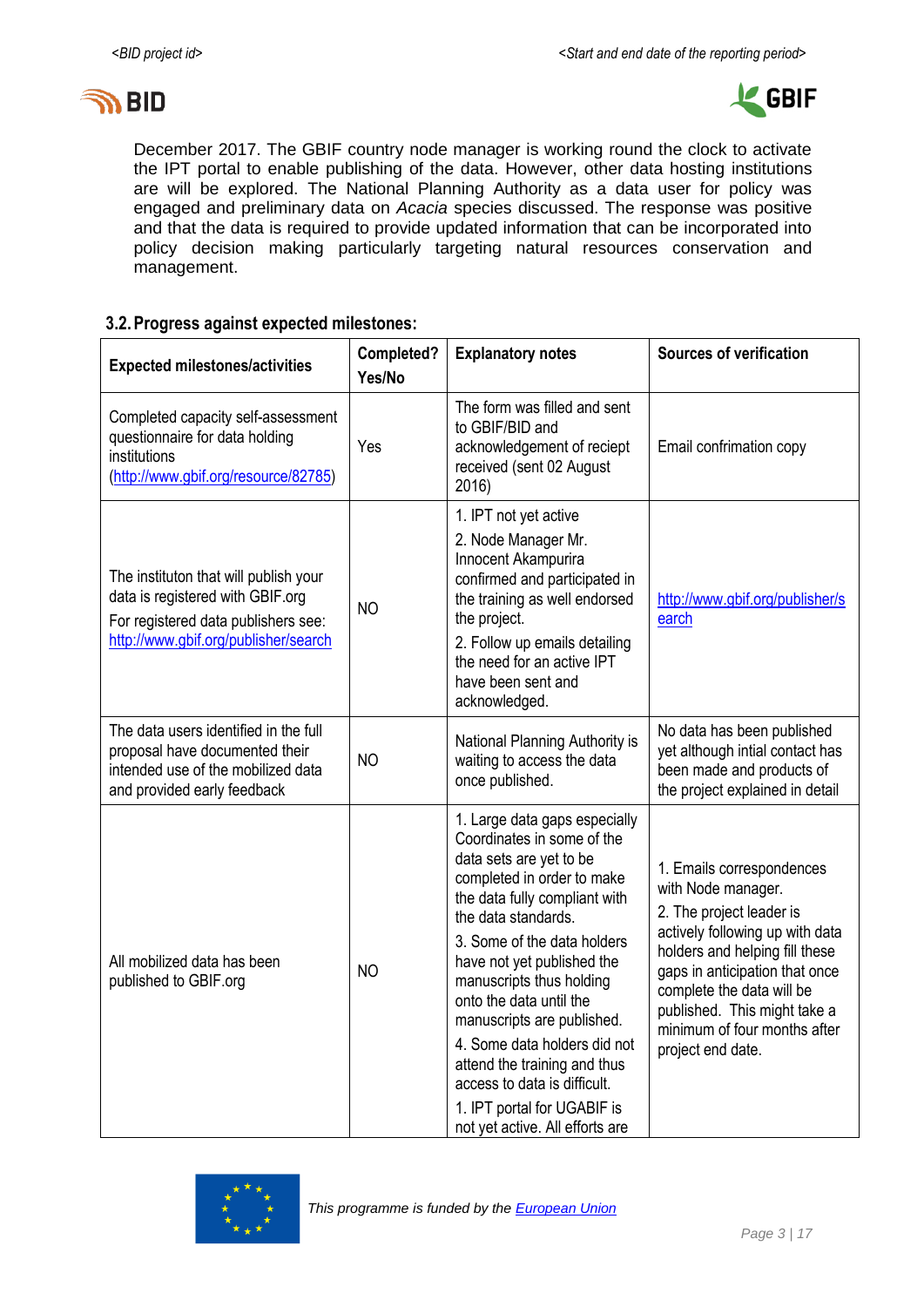



| <b>Expected milestones/activities</b>                                                                                                                                                                                                                                                                                 | Completed?<br>Yes/No | <b>Explanatory notes</b>                                                                                                                                                                                                                                                                                                                  | <b>Sources of verification</b>                                          |
|-----------------------------------------------------------------------------------------------------------------------------------------------------------------------------------------------------------------------------------------------------------------------------------------------------------------------|----------------------|-------------------------------------------------------------------------------------------------------------------------------------------------------------------------------------------------------------------------------------------------------------------------------------------------------------------------------------------|-------------------------------------------------------------------------|
|                                                                                                                                                                                                                                                                                                                       |                      | being made to resolve this<br>issue. Other data hosting<br>insititutions have been<br>considered for publishing the<br>data but we prefer that<br>UGABIF be the priority<br>institution to publish the data<br>even after end of the project.                                                                                             |                                                                         |
| All published data meet the minimum<br>requirements outlined in the Data<br>Quality Requirements available at<br>http://bid.gbif.org/en/community/data-<br>quality/                                                                                                                                                   | <b>NO</b>            | The ideintified data is<br>continually being edited to<br>meet the minimum<br>requirements outlined in the<br>Data Quality Requirments.                                                                                                                                                                                                   | No data has yet been<br>published (draft data files in<br>excel format) |
| The training outcomes of the project<br>have been documented, including<br>the number of people receiving<br>certification through the BID Capacity<br>Enhancement workshops, the<br>number of people trained in<br>nationally organized events, and the<br>evaluation of the impacts of these<br>training activities | Yes                  | Participants were awarded<br>certificates after completion<br>of the training                                                                                                                                                                                                                                                             | 1. Photos and attendence<br>register.<br>2. Nomination form             |
| Final capacity self-assessments<br>have been completed with<br>sustainability plans                                                                                                                                                                                                                                   | Yes                  | There is need to accelerate<br>on some of the actions<br>needed for full data<br>digitisation and publishing                                                                                                                                                                                                                              | Form attached                                                           |
| All uses of the mobilized data have<br>been documented                                                                                                                                                                                                                                                                | No                   | Since the data is not yet<br>published, only preliminary<br>contacts with persons at<br>National Planning Authority<br>have been made. Other data<br>users will be contacted once<br>the data is published                                                                                                                                | No data yet published.                                                  |
| Best practices and lessons learned<br>have been documented                                                                                                                                                                                                                                                            | Yes                  | 1. The project needed to sign<br>MOU with data holders as a<br>guarantee for sharing data.<br>This is a big issue that is a<br>stumbling block to this<br>project.<br>2. Data holders are not<br>confortable providing certain<br>information (GPS<br>coordinates) on medicinal<br>plants or endemic and<br>restricted plants . This is a | Discussions with data holders                                           |

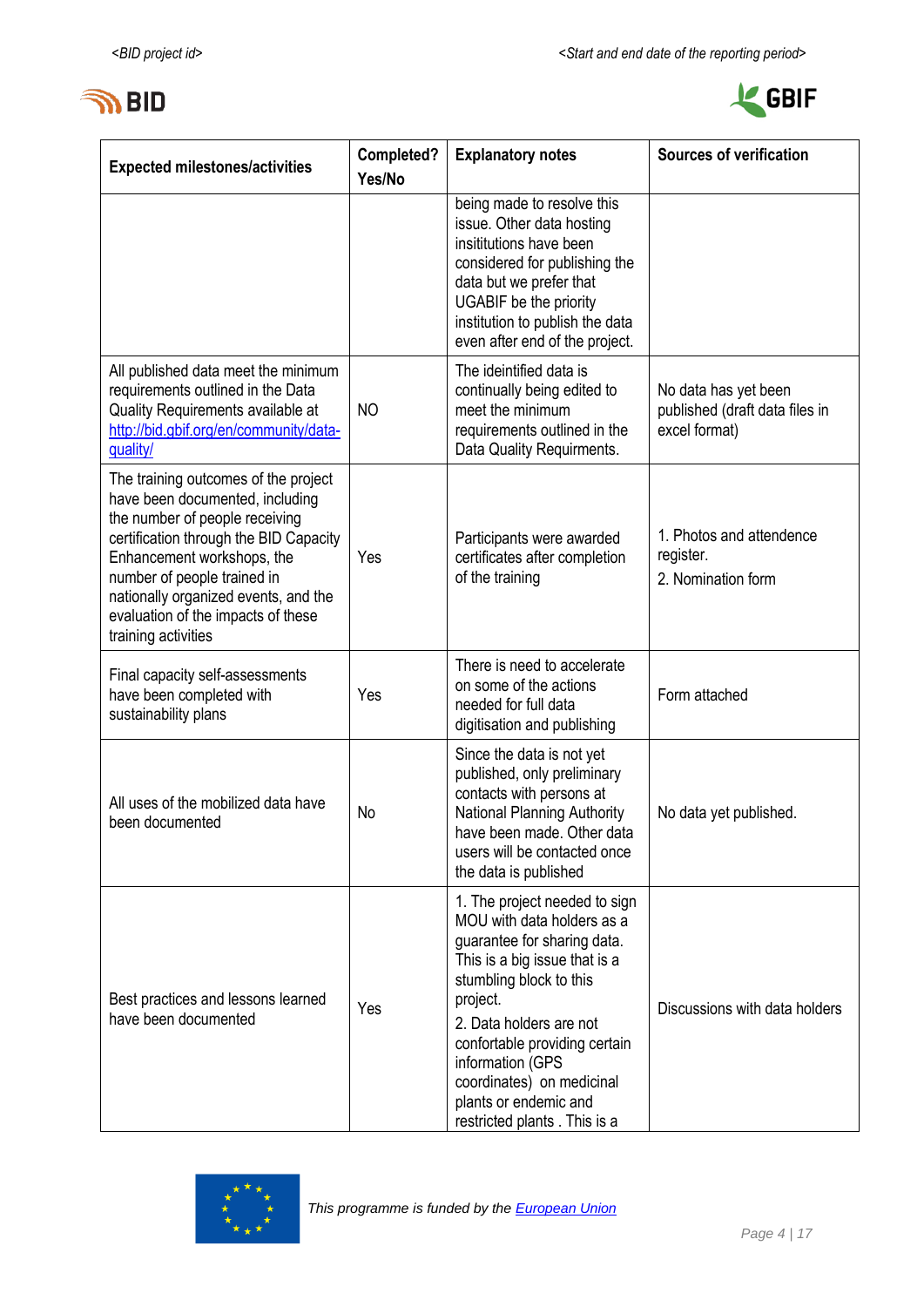



| <b>Expected milestones/activities</b> | Completed?<br>Yes/No | <b>Explanatory notes</b>            | <b>Sources of verification</b> |
|---------------------------------------|----------------------|-------------------------------------|--------------------------------|
|                                       |                      | problem limiting data<br>processing |                                |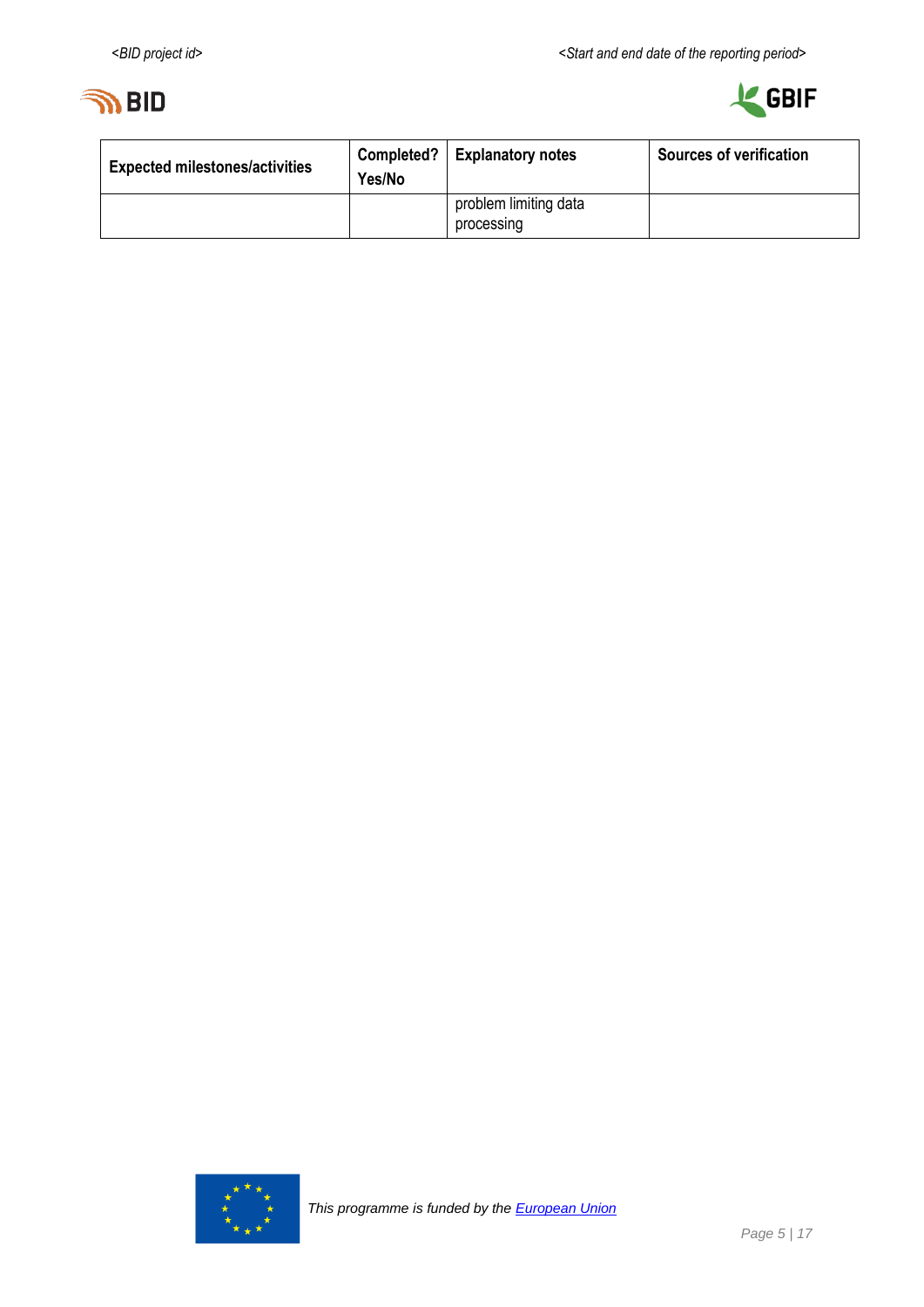



#### **3.3.Project deliverables and activities**

*Refer to the table in section 2.2 "Deliverables, activities and reporting criteria" of your BID full proposal. Provide updates on the status of each of planned deliverables. We remind you that all deliverables should be completed at the time of drafting this report (end of implementation period). In the event of unexpected delay, please provide detailed explanatory notes and indicate planned completion date. Add as many rows as needed.*

| <b>Deliverable</b>                                                                  | <b>Related activity</b>                                                                                                                                | <b>Completed?</b><br>Yes/No | <b>Explanatory notes</b>                                                                                                                                                                                                                                                                                                                                                                                                     | Sources of<br>verification                                              |
|-------------------------------------------------------------------------------------|--------------------------------------------------------------------------------------------------------------------------------------------------------|-----------------------------|------------------------------------------------------------------------------------------------------------------------------------------------------------------------------------------------------------------------------------------------------------------------------------------------------------------------------------------------------------------------------------------------------------------------------|-------------------------------------------------------------------------|
| Mapping of data<br>holders                                                          | Identifying of data<br>holders involved<br>in research,<br>monitoring and<br>biodiveristy data<br>management from<br>various institutions<br>in Uganda | Yes                         | <b>NA</b>                                                                                                                                                                                                                                                                                                                                                                                                                    | Photos and<br>attendence lists                                          |
| At least 30 persons<br>trained in biodiversity<br>data and data paper<br>publishing | Train data holders<br>with practical skills<br>and tools for data<br>and data paper<br>publishing                                                      | Yes                         | <b>NA</b>                                                                                                                                                                                                                                                                                                                                                                                                                    | Photos and<br>attendence lists                                          |
| Over 30,000 records<br>to made available via<br><b>GBIF</b>                         | Help trainees<br>clean data to meet<br>the minimum<br>requirements<br>outlined in the<br>Data Quality<br>Requirements                                  | <b>No</b>                   | 1. Data gaps not yet filled<br>and on-going.<br>2. Some data holder did<br>not attend training and<br>thus are not in position to<br>publish the data (data not<br>accessible)<br>2. Data holders are yet to<br>finish publishing<br>manuscripts based on<br>the data and are not yet<br>comfortable handing over<br>the data.<br>3. IPT portal for UGABIF<br>not yet active. Node<br>manager is helping with<br>this issue. | <b>NA</b>                                                               |
| At least 10-15 data<br>papers published in<br>peer reviewed journal                 | Provide assistance<br>to trainees so as to<br>enable them<br>complete data<br>papers                                                                   | No                          | The associated data as<br>not been yet published,<br>editing of fields still on-<br>going                                                                                                                                                                                                                                                                                                                                    | NA although one<br>draft data paper<br>on Acacia is fairly<br>advanced. |
| A network of data<br>publishesr established                                         | A database of<br>trainees                                                                                                                              | Yes                         | <b>NA</b>                                                                                                                                                                                                                                                                                                                                                                                                                    | A list of trainees<br>is available                                      |

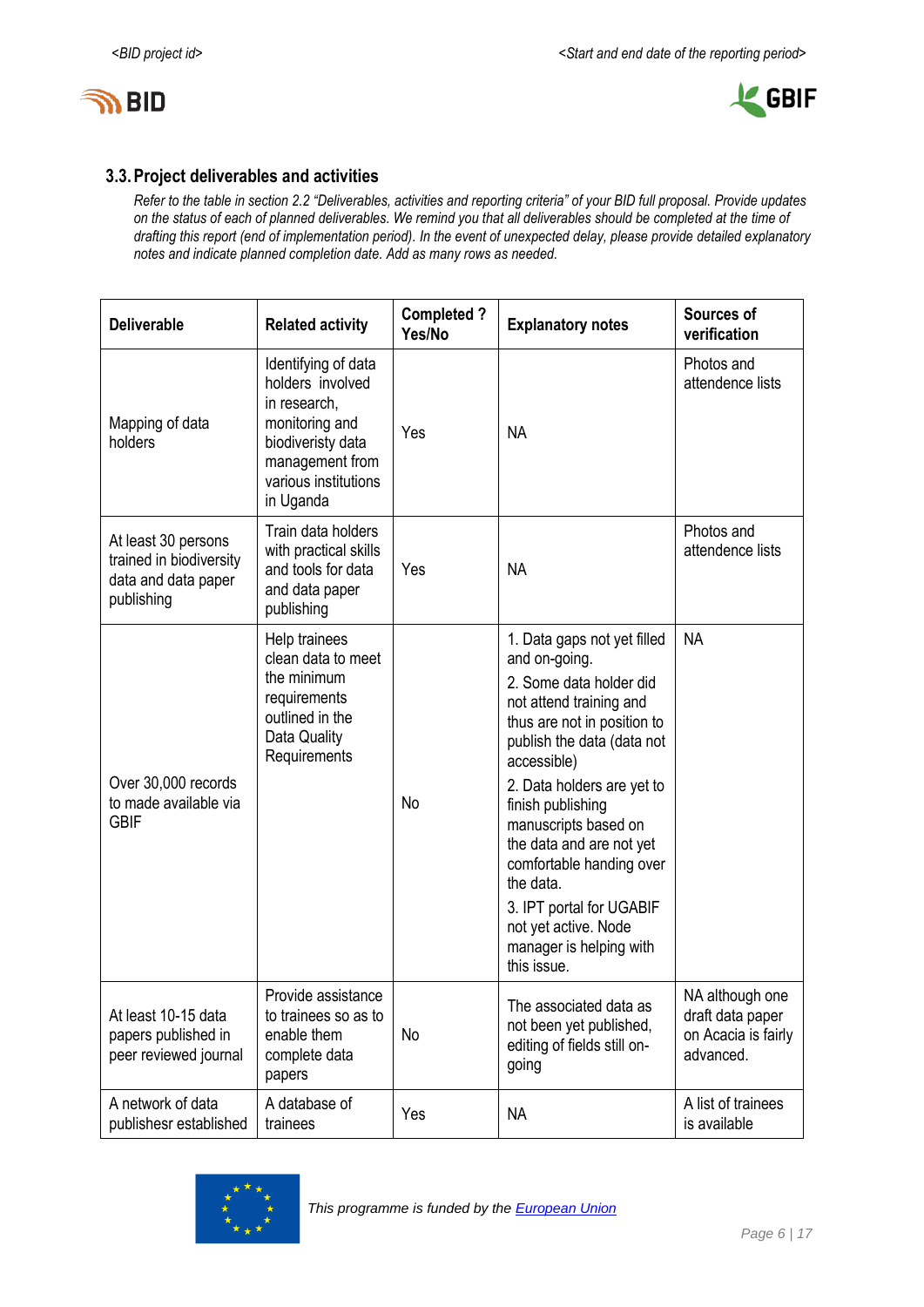



|                                                                              | established                                                                                             |     |                                                                                                                                                                                      |           |
|------------------------------------------------------------------------------|---------------------------------------------------------------------------------------------------------|-----|--------------------------------------------------------------------------------------------------------------------------------------------------------------------------------------|-----------|
| Atleast three research<br>institutions use<br>published data                 | Share data with<br>data users                                                                           | No  | Data is yet to published<br>but some institutions<br>have been approached<br>and shown the type of<br>data been mobilised and<br>the potential use of the<br>data explained to them. | <b>NA</b> |
| At least two<br>conservation agencies<br>use data for specie<br>conservation | Share links to the<br>d published to help<br>agencies refocus<br>species and<br>ecosystem<br>management | No. | Data is yet to published<br>but some institutions<br>have been approached<br>and shown the type of<br>data been mobilised and<br>the potential use of the<br>data explained to them  | <b>NA</b> |

### **3.4.Datasets published on GBIF.org**

*If the dataset is not yet published, please indicate detailed explanation about causes of delays". Add as many rows as needed.*

| <b>Dataset title</b>                                         | <b>Publishing</b><br>institution | DOI or<br><b>URL/Planned</b><br>hosting institution | Date/expected<br>date of<br>publication | <b>Explanatory</b><br>notes                                                                                                                                 |
|--------------------------------------------------------------|----------------------------------|-----------------------------------------------------|-----------------------------------------|-------------------------------------------------------------------------------------------------------------------------------------------------------------|
| Plant species in<br>protected reserves                       | <b>UWA/NFA</b>                   | UGABIF.org                                          | Unfeasible                              | 1. Data can not<br>be accessed as<br>holders did not<br>respond to the<br>training invitation<br>and thus<br>clearance to<br>publish data not<br>yet given, |
| Afro-Alpine species                                          | Makerere<br>Herbarium            | UGABIF.org                                          | Unfeasible                              | 1. Data not yet<br>accessible<br>2. IPT not yet<br>active                                                                                                   |
| Invasive species in<br>protected areas and<br>in the country | <b>NARO</b>                      | UGABIF.org                                          | Unfeasible                              | 1. Data can not<br>be accessed as<br>holders did not<br>respond the<br>training invitation<br>and thus<br>clearance to<br>publish data not<br>yet given     |

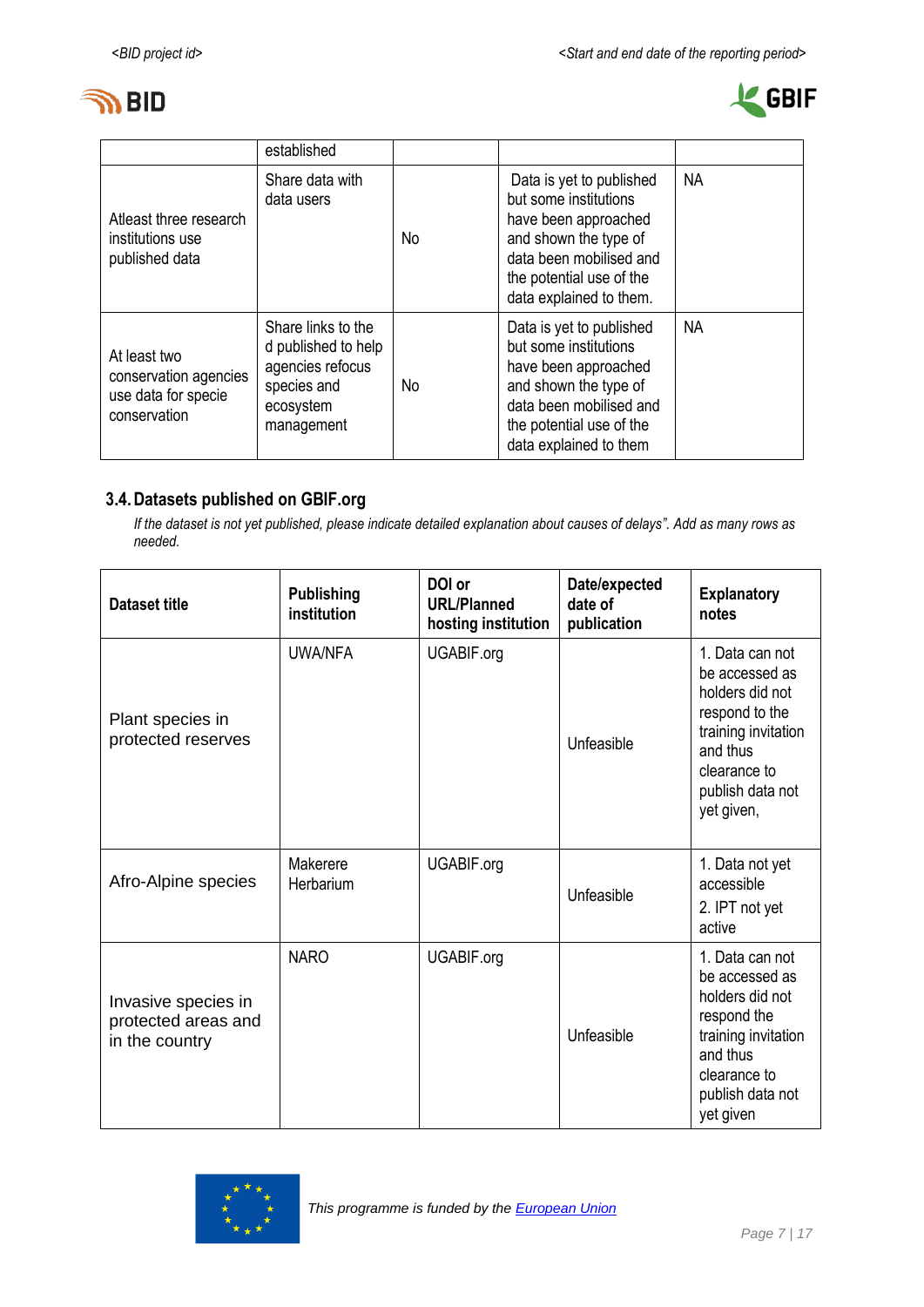



| Inventory data from<br>PhD studies and<br><b>Biodiversity research</b><br>targeting species of<br>economic potential | 1. Makerere<br>University<br>2. Busitema<br>University<br>3. Islamic<br>Univeristy in<br>Uganda                                                                | UGABIF.org | Four months | Some of the<br>manuscripts not<br>yet completed<br>and published<br>thus delaying<br>release of data<br>for publication via<br>the project. |
|----------------------------------------------------------------------------------------------------------------------|----------------------------------------------------------------------------------------------------------------------------------------------------------------|------------|-------------|---------------------------------------------------------------------------------------------------------------------------------------------|
| Herbarium<br>collections                                                                                             | Makerere<br>University                                                                                                                                         | UGABIF.org | Unfeasible  | Acanthaceae<br>data is yet to be<br>completed<br>populating the<br>fields as well as<br>manuscript<br>preparation.                          |
| Endemic species                                                                                                      | Makerere<br>University                                                                                                                                         | UGABIF.org | 4 months    | Some datat field<br>are missing                                                                                                             |
| <b>Medicinal plants</b>                                                                                              | 1. Makerere<br>University<br>2. Mbarara<br>University of<br>Science and<br>Technology<br>3. Ndejje University<br>4. Mountain of the<br><b>Moons University</b> | UGABIF.org |             | Some of the<br>manuscripts not<br>yet completed<br>and published<br>thus delaying<br>release of data<br>for publication via<br>the project  |

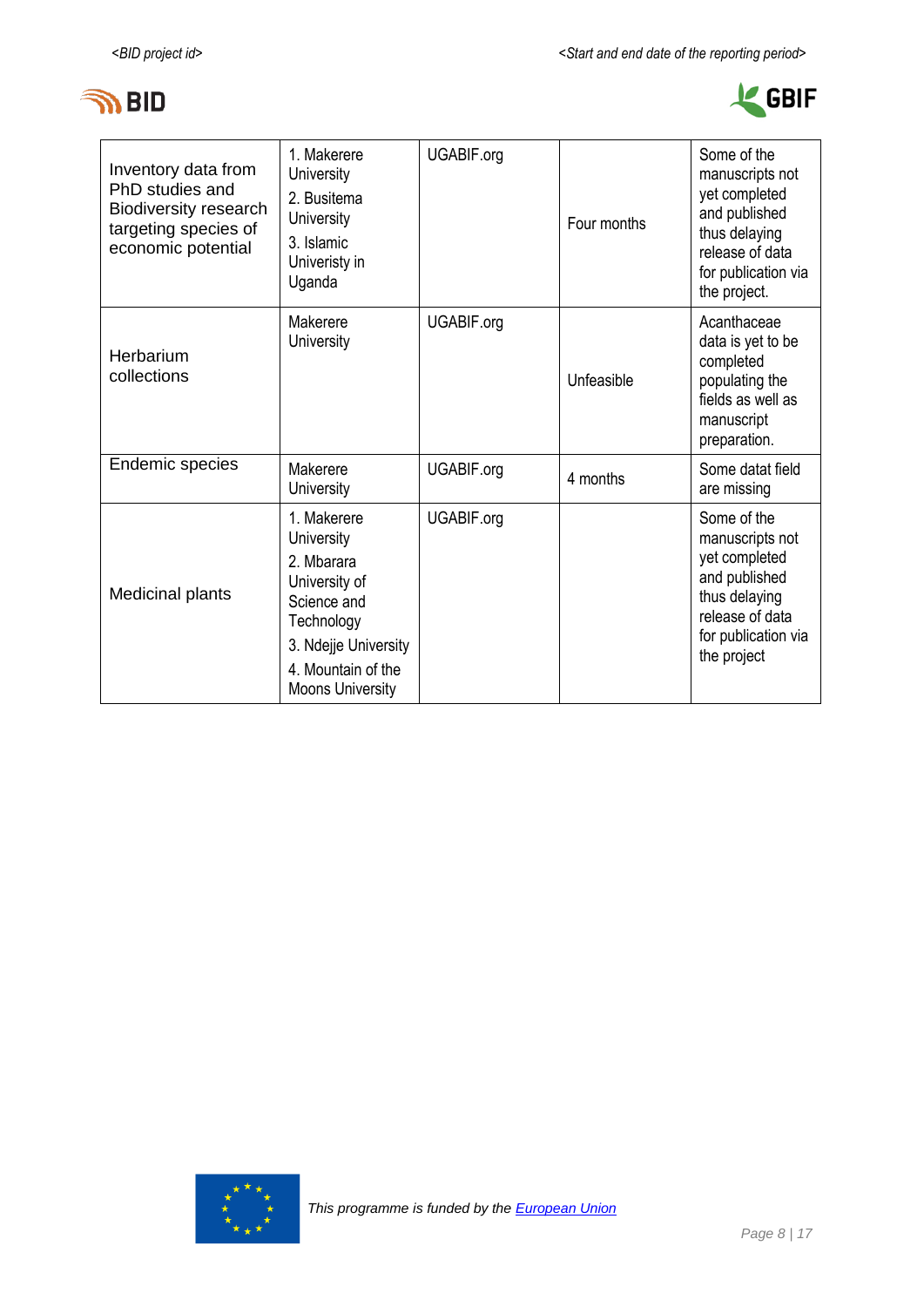



#### **3.5.Examples of use of biodiversity data available through GBIF**

*Use the table to document use or planned use of data available through GBIF as part of your project. You may want to refer to the section 2.5 'Plan to support the integration of biodiversity information into policy and decision-making processes' of your BID full proposal. Please provide the DOI for datasets published on GBIF or data downloaded from GBIF in the "Dataset" column. Briefly describe how the data have been used or are planned to be used in the "Data use" column (ca. 50 words). Provide the date or approximate time frame in months for the use or planned use in the "Date/time frame" column. Please provide links to any documents or webpages documenting the use in the "Sources of verification" column. Add as many rows as needed.*

| <b>Dataset</b>                                                     | Data user                                        | Data use                                                                                                                                                                         | Date/time<br>frame | Sources of<br>verification    | <b>Notes</b>                                                    |
|--------------------------------------------------------------------|--------------------------------------------------|----------------------------------------------------------------------------------------------------------------------------------------------------------------------------------|--------------------|-------------------------------|-----------------------------------------------------------------|
| Invasive<br>species in<br>protected<br>areas and in<br>the country | NARO/NEMA/NFA                                    | Map occurrence and<br>distribution of invasive<br>species in the country<br>protected areas systems                                                                              | 2018-2022          | NA-<br>personal<br>discussion | This is<br>planned<br>activity once<br>the data is<br>published |
| Endemic<br>species                                                 | <b>PMB</b>                                       | 1. Map occurrence and<br>distribution of endemic<br>species.<br>2. Carry out species<br>change over time<br>3. Carry out ENM for the<br>species in the face of<br>climate change | 2018-2020          | Personal<br>discussions       | This is<br>planned<br>activity once<br>the data is<br>published |
| Medicinal<br>plants                                                | <b>TORO</b><br><b>BOTANICAL</b><br><b>GARDEN</b> | Increasing usage and<br>promotion as well mapping<br>distribution and stocks                                                                                                     | <b>NA</b>          | On-going<br>discussion        | Planned for<br>2018                                             |
|                                                                    |                                                  |                                                                                                                                                                                  |                    |                               |                                                                 |

#### **3.6.Events organized as part of the project**

*List all the events that have been organized as part of your project. Please provide links to any documents or webpages documenting the use in the "Sources of verification" column. Add as many rows as needed.*

| <b>Full title</b> | Organizing<br>institution | <b>Dates</b> | Number of<br>participants | <b>Sources of</b><br>verification |
|-------------------|---------------------------|--------------|---------------------------|-----------------------------------|
| <b>NA</b>         | <b>NA</b>                 | <b>NA</b>    | <b>NA</b>                 | <b>NA</b>                         |

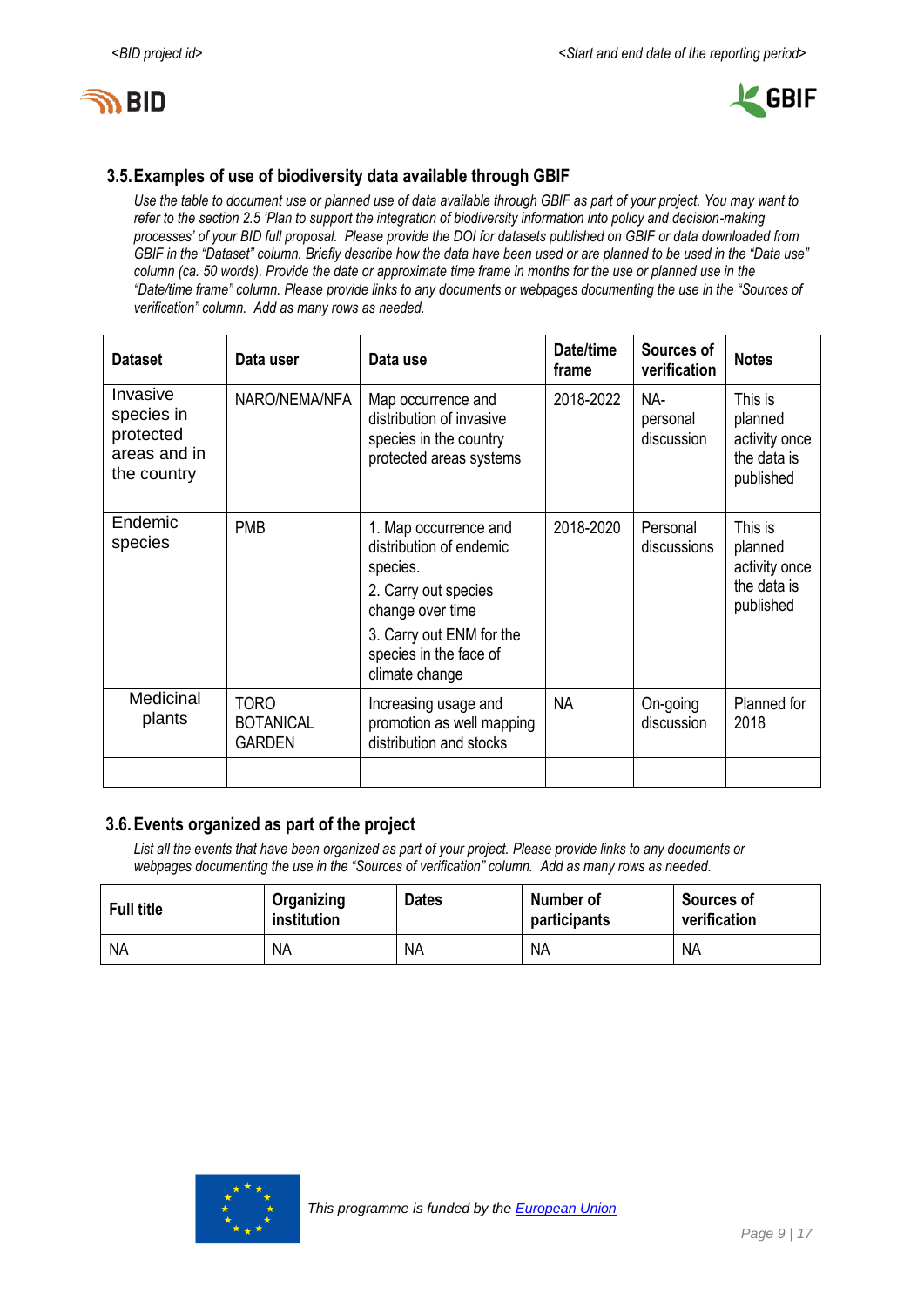



# <span id="page-9-0"></span>**4. Implementation of BID project activities**

*Refer to section 2.2 "Deliverables, activities and reporting criteria" in your BID full proposal. Provide updates on each of the activities using the reporting criteria and other sources of verification as appropriate. Sources of verification are for example links to relevant digital document, news, newsletter, brochures, copies of agreements with data holding institutions, workshop related documents, pictures, etc.*

#### **4.1.Goal 1: Increase available biodiversity data, within and beyond the grant period**

#### *Activity 1 name: Data holder mapping*

*Please use same activity name as the one given in section 2.2 "Deliverables, activities and reporting criteria" in your BID full proposal.*

#### **Description of any implementation during the reporting period**

Identity an array of stakeholders (biologists, life scientists, consultants and private sector practitioners) who are actively involved in research, monitoring and managing biodiversity data from various institutions in Uganda that hold data ready to be shared or prepared into data papers for publication. Scientists with species occurrence, sample based data will be the primary focus.

#### **Sources of verification**

Names of identified biologists/scientists/private sector practitioners and consultants

#### *Activity 2 name: Training and capacity enhancement*

#### **Description of any implementation during the reporting period**

Train data holders with practical skills and tools for data publishing and data paper publishing. Training will take place over four days following the program attached as annex 1.

#### **Sources of verification**

Attendance lists and photos, sample draft data papers etc.

#### *Activity 3 name: Data preparation for sharing /uploading*

#### **Description of any implementation during the reporting period**

Provide technical backstopping to trainees so as to enable them complete data publishing on GBIF

#### **Sources of verification**

Availability of data through GBIF, Established data sharing agreements. This is not yet done due IPT issues that are yet to be resolved.

#### *Activity 4 name: Data paper preparation for publication*

#### **Description of any implementation during the reporting period**

Provide technical backstopping to trained persons to enable them publish the data they hold

#### Sources of verification

Data papers published through peer reviewed journals. Still in draft form and not yet published

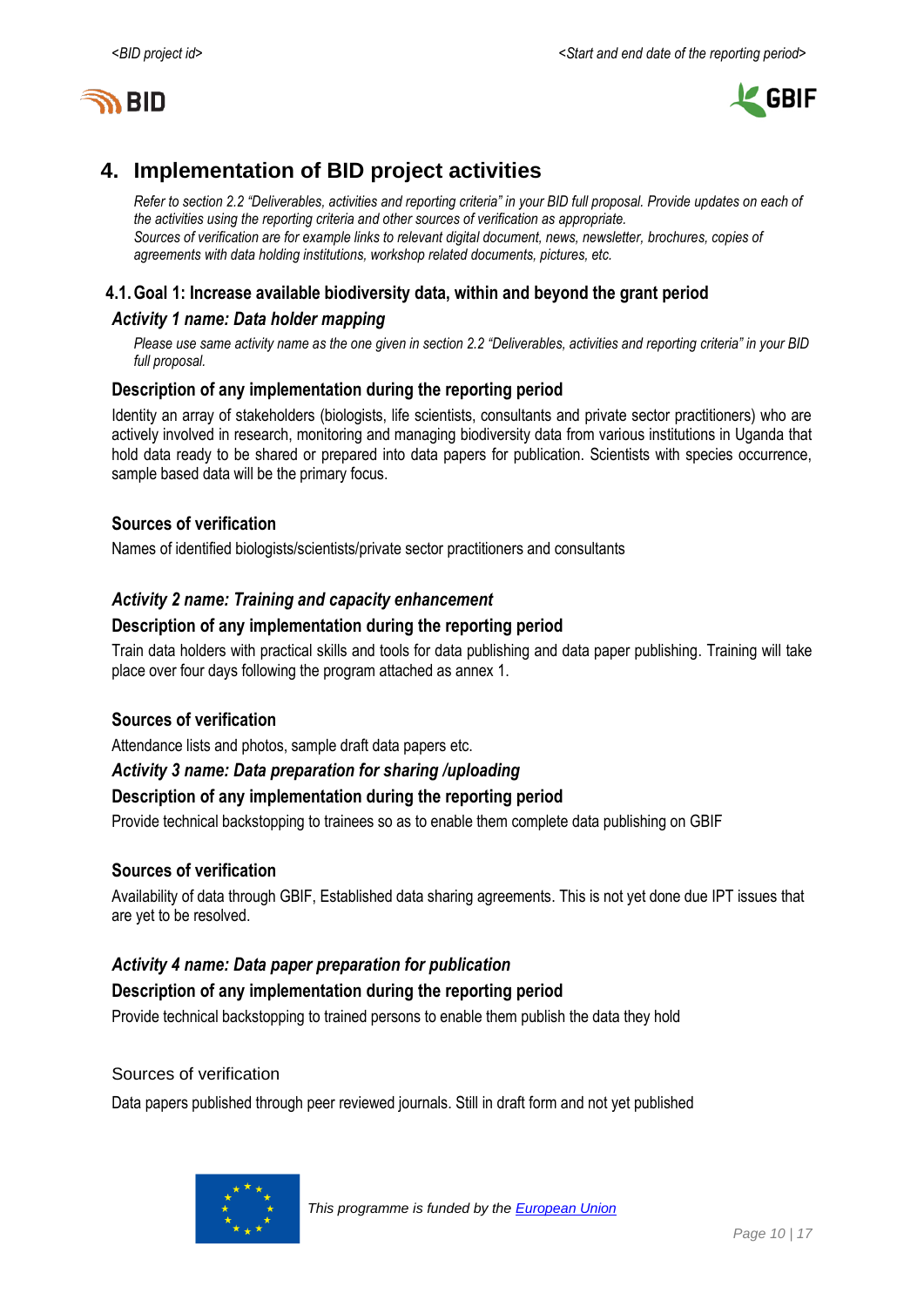



#### *Activity 5 name: network of data publishers*

#### **Description of any implementation during the reporting period**

Create a database of all trainees so as to continue interest, and data publishing. This will be hosted on the UGABIF website

#### Sources of verification

Active network of data publishers *[Add as many activities as given in your full proposal under "Deliverables, activities and reporting criteria" for goal 1]*

#### **4.2.Goal 2: Apply biodiversity data in response to conservation priorities** *Activity 1 name: data re-use*

#### **Description of any implementation during the reporting period**

Share data with research institutions to refocus research on data deficient species e.g. herbarium expeditions

# **Sources of verification**

Citations of data in project and reports

*Activity 2 name: data re-use*

#### **Description of any implementation during the reporting period**

Share data with conservation agencies to refocus species and ecosystem management strategies

#### **Sources of verification**

Use of mobilised data in species and ecosystem management

*[Add as many activities as given in your full proposal under "Deliverables, activities and reporting criteria" for goal 2]*

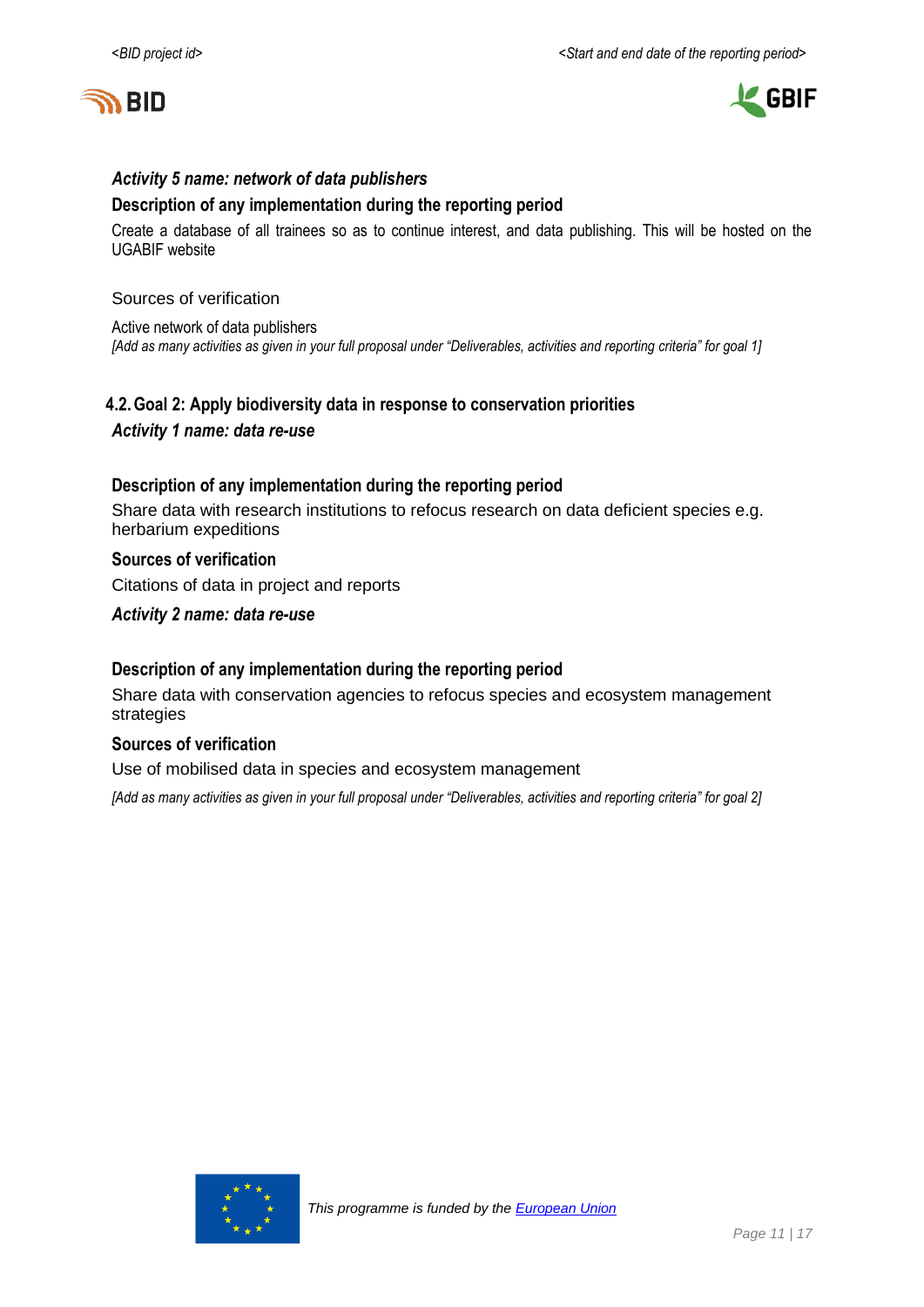# **IN BID**



## **5. Updated calendar for the BID project implementation and evaluation period**

*The calendar should be completed in the same way as in the Full Project Proposal, but should include any expected changes. Provide reasons for any expected changes in section 5.1 'Explanatory Notes'.*

<span id="page-11-0"></span>

| Implementation period (maximum 12 months, starting 1 June 2016 at the earliest)          |              |                |                |                |                 |                |                |   |   |                   |  |                               |   |  |              |   |  |  |                                              |  |                                                               |
|------------------------------------------------------------------------------------------|--------------|----------------|----------------|----------------|-----------------|----------------|----------------|---|---|-------------------|--|-------------------------------|---|--|--------------|---|--|--|----------------------------------------------|--|---------------------------------------------------------------|
| Implementation period start date and end date<br>(dd/mm/yy)                              |              |                |                |                |                 |                |                |   |   |                   |  |                               |   |  |              |   |  |  |                                              |  |                                                               |
| <b>Activity</b>                                                                          |              | $\overline{2}$ | $\mathfrak{Z}$ | $\overline{4}$ | $5\overline{)}$ | $6\phantom{1}$ | $\overline{7}$ | 8 | 9 |                   |  |                               |   |  |              |   |  |  | 10 11 12 13 14 15 16 17 18 19 20 21 22 23 24 |  | <b>Notes</b>                                                  |
| Data holder mapping                                                                      | $\mathsf{x}$ | X              |                |                |                 |                |                |   |   |                   |  |                               |   |  |              |   |  |  |                                              |  | <b>Completed</b>                                              |
| Training and capacity enhancement for data paper<br>publishing and data papers           |              |                | X              |                |                 |                |                |   |   |                   |  |                               |   |  |              |   |  |  |                                              |  | <b>Completed</b>                                              |
| Technical support to data holders for Data sets<br>publishing and data paper publication |              |                |                | X              | $\mathsf{X}$    |                |                |   |   | x   x   x   x   x |  | $x \mid x \mid \frac{x}{ x }$ |   |  | $\mathbf{x}$ | X |  |  |                                              |  | On-going as most the data is not<br>yet ready to be published |
| Establishment of Network of publishers and web<br>portal                                 |              |                |                |                |                 |                |                |   |   |                   |  |                               | Χ |  |              |   |  |  |                                              |  | Draft Data base is available in an<br>excel format            |
| Mid-term evaluation & reporting                                                          |              |                |                |                |                 | X              |                |   |   |                   |  |                               |   |  |              |   |  |  |                                              |  | Completed                                                     |
| Final financial and narrative reporting                                                  |              |                |                |                |                 |                |                |   |   |                   |  |                               | X |  |              |   |  |  |                                              |  | This report                                                   |
|                                                                                          |              |                |                |                |                 |                |                |   |   |                   |  |                               |   |  |              |   |  |  |                                              |  |                                                               |

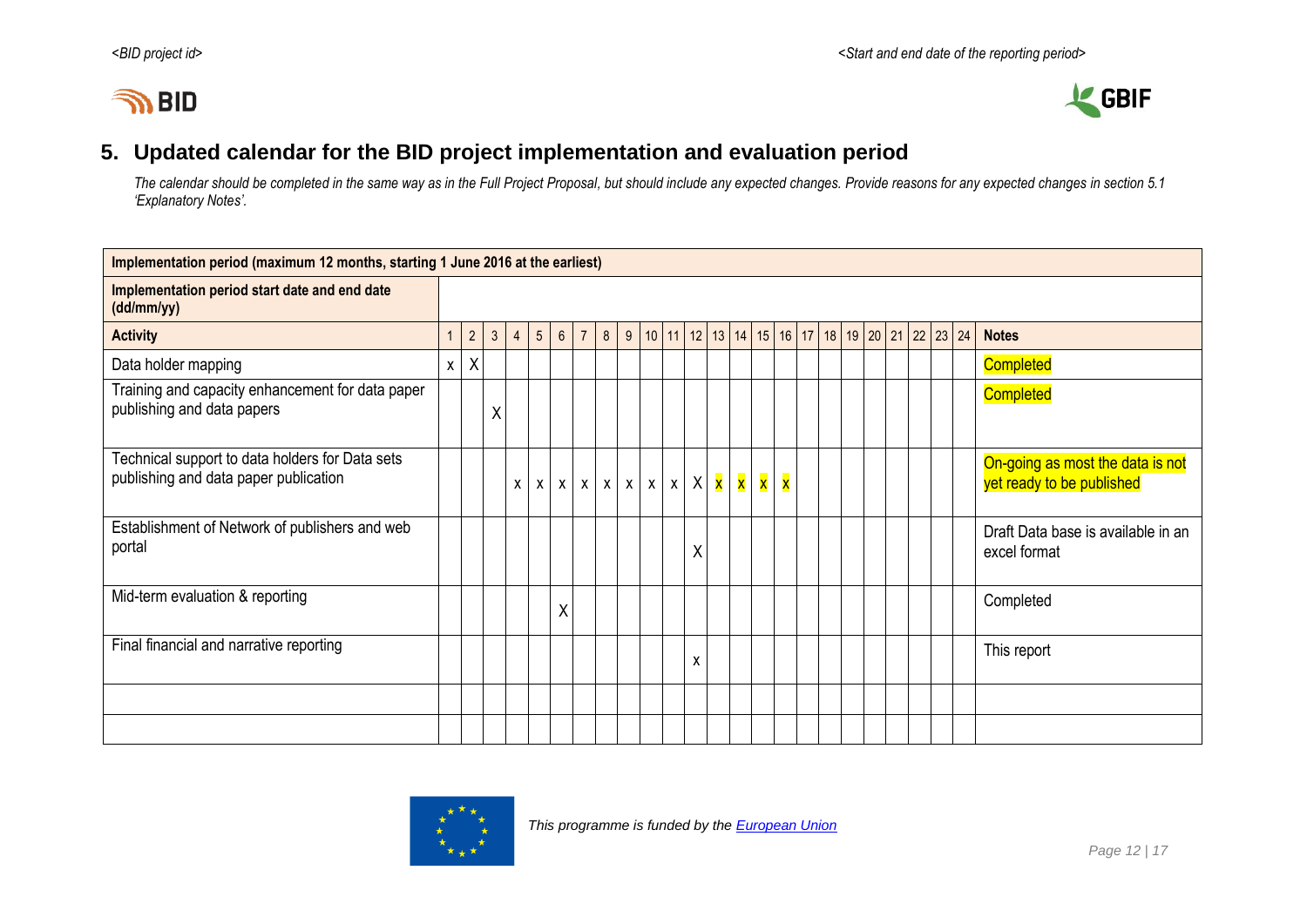| <b>SO BID</b> |  |  |  |  |  |  |  |  |  |  |  |  |  | LE GBIF |  |
|---------------|--|--|--|--|--|--|--|--|--|--|--|--|--|---------|--|
|               |  |  |  |  |  |  |  |  |  |  |  |  |  |         |  |
|               |  |  |  |  |  |  |  |  |  |  |  |  |  |         |  |
|               |  |  |  |  |  |  |  |  |  |  |  |  |  |         |  |
|               |  |  |  |  |  |  |  |  |  |  |  |  |  |         |  |

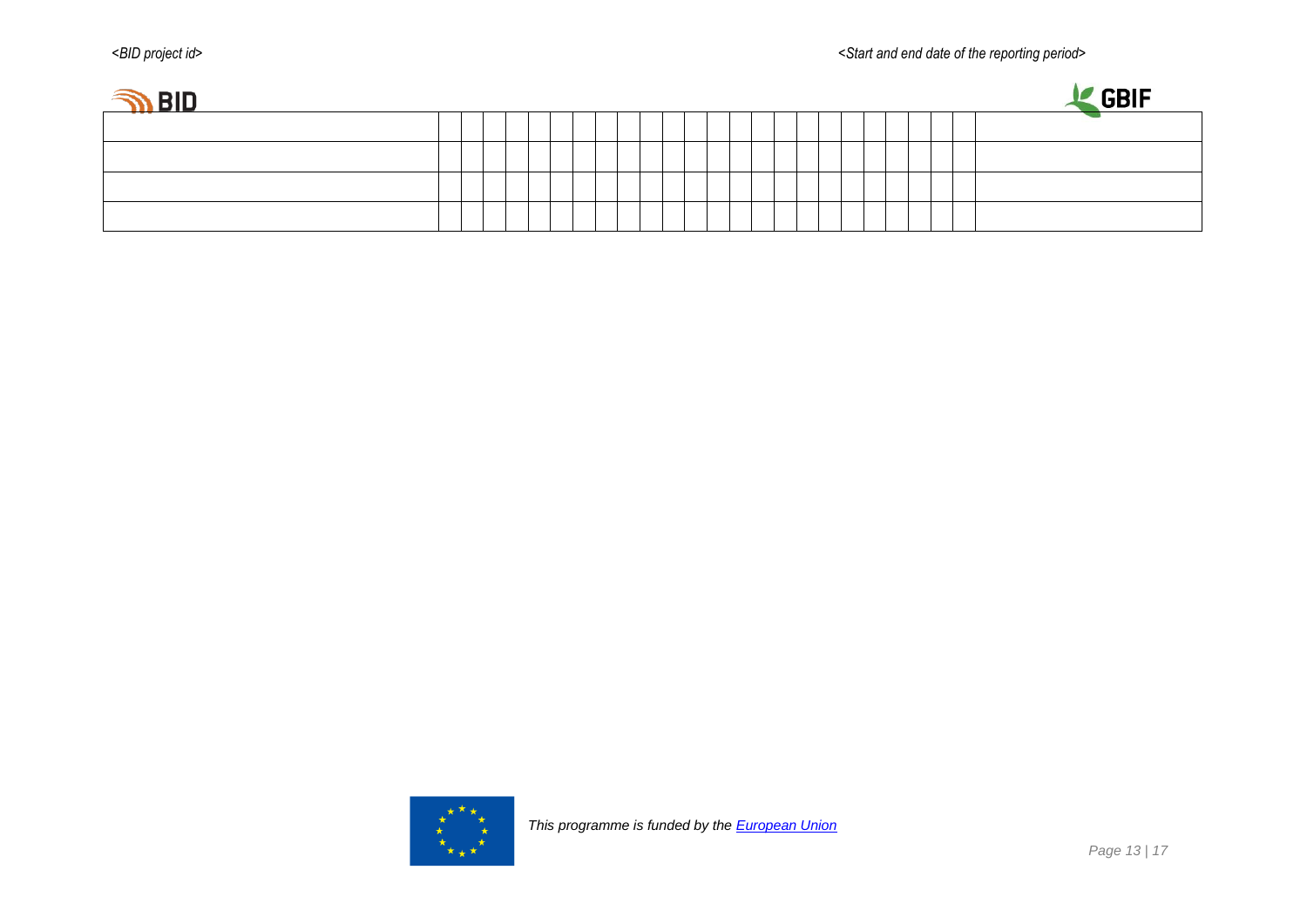



| Evaluation period (maximum 6 months, ending 31 December 2017 at the latest) |  |         |     |   |            |              |                                     |
|-----------------------------------------------------------------------------|--|---------|-----|---|------------|--------------|-------------------------------------|
| Evaluation period start date and end date<br>(dd/mm/yy)                     |  |         |     |   |            |              |                                     |
| <b>Activity</b>                                                             |  |         | 2 3 |   |            |              | $4 \mid 5 \mid 6 \mid$ Notes        |
| Evaluation                                                                  |  | $X$ $X$ | x   | X |            | $\mathsf{x}$ | Will done once data is published    |
| Communication to stakeholders                                               |  |         |     |   | $X \times$ |              | Will be done once data is published |
|                                                                             |  |         |     |   |            |              |                                     |
|                                                                             |  |         |     |   |            |              |                                     |
|                                                                             |  |         |     |   |            |              |                                     |

#### **5.1.Explanatory notes:**

#### **Data has not been published due to a number of reasons:**

1. Some graduate students data holders have not yet published manuscripts based on the data and thus these cannot be provided to me to publish. I remain in contact with data holders as some gaps need to be filled to bring the data required GBIF standards.

2. Some data still lack GPS points, scientific names validation and verification and populating this is taking longer than expected due to data holder having other engagements. Some of this data is expected to be ready in four months time.

4. UGABIF IPT is not yet active. The node manager is in contact with GBIF secretariat for technical assistance in this regard.

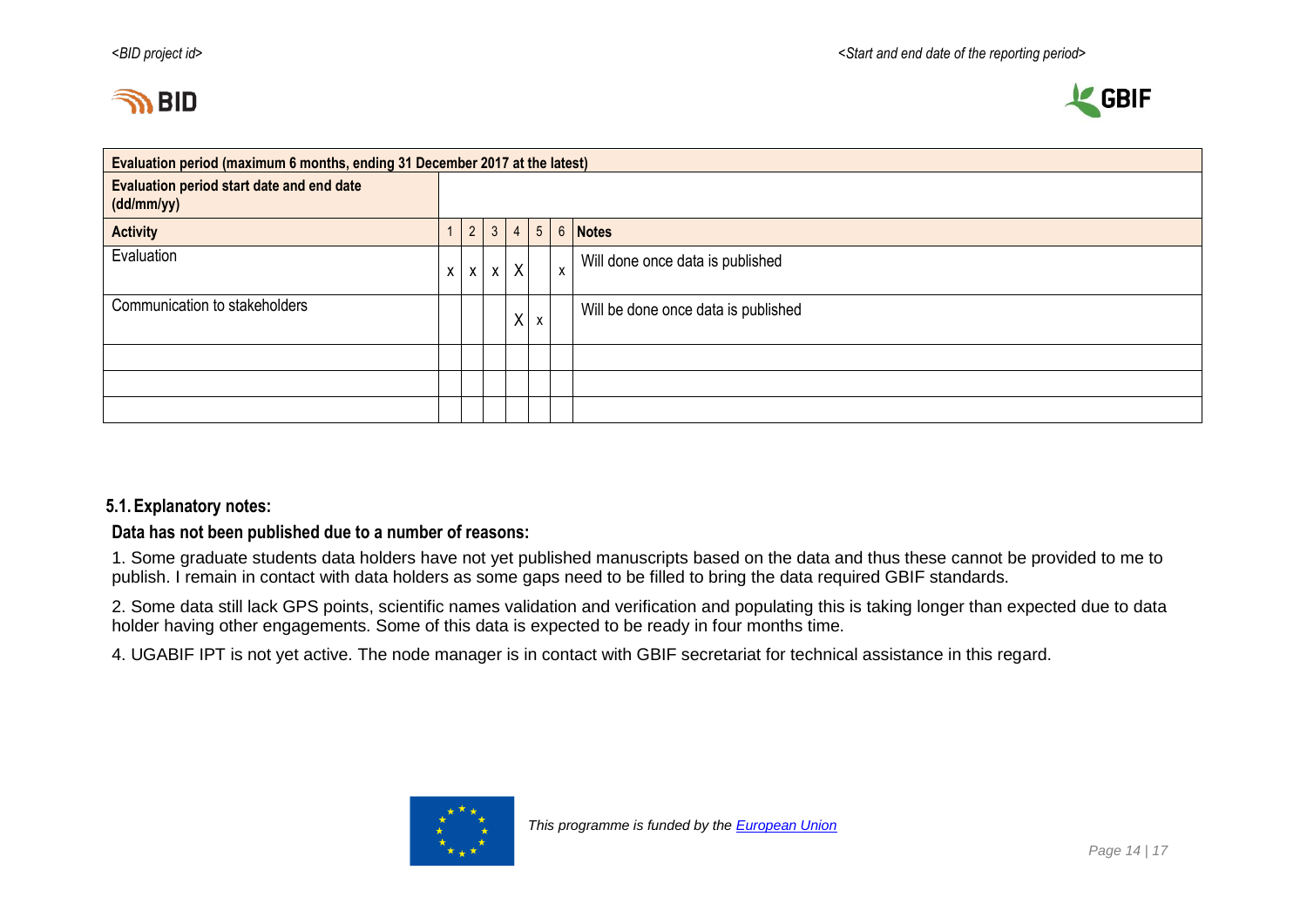



# <span id="page-14-0"></span>**6. Sustainability plans**

*Explain the approach that will be taken to ensure the sustainability of the project's results after the end of your project (500 words maximum)*

The data mobilized will be uploaded on the UGABIF/GBIF portal. Periodic updates will be done through the contact persons every two years. All PhD Students and researchers/biologists who conduct research on plants will be encouraged to prepare data papers after publishing the manuscripts from their research, through seminars and workshops conducted regularly as part of the University curriculum as a way of further enhancing human resource capacity. Furthermore, a short course covering data publishing and the data paper concept will be incorporated in the curriculum and conducted every second semester of every academic year to ensure that all future researchers are aware of their importance and benefits. A network of data holders will be established and expanded to continue providing data to GBIF with the project leader providing the needed backstopping after the project ends. A web based plat form aimed at providing information necessary for successful data and data paper publishing complete with FAQ will be created and hosted by the national GBIF node (UGABIF). The site will provide an effective communication strategy and awareness campaign detailing the availability of data, continued use of the data by decision makers and conservation managers will continue. This also has an advantage as it will strengthen the National GBIF node and increase its visibility and usability. It is also hoped that the concept of training the trainers will be crucial in long term sustainability of the project. The team leader will also continue in grant proposal development aimed building capacity to ensure fitness for use and data and data paper publishing.

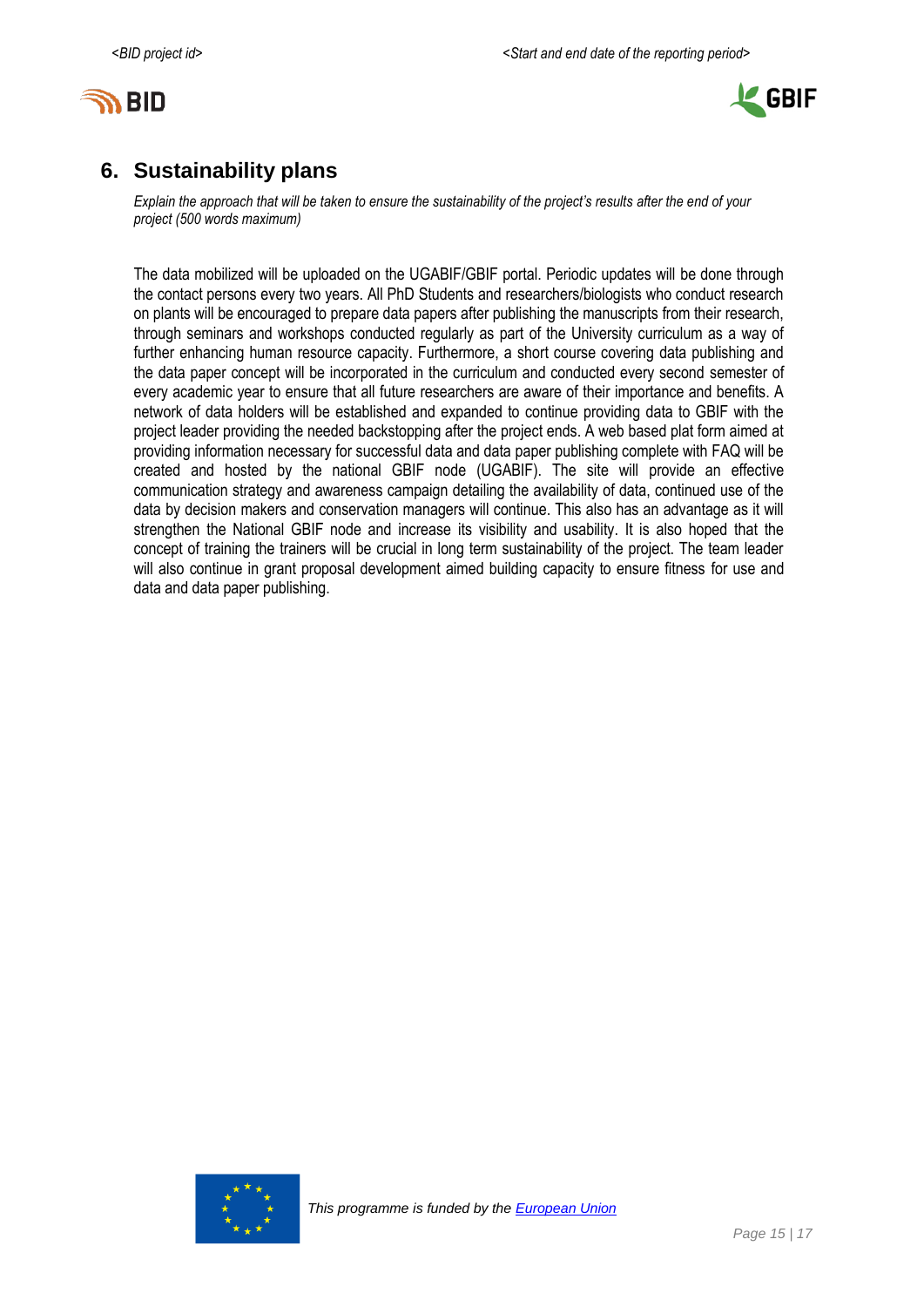



# <span id="page-15-0"></span>**7. Beneficiaries/affiliated entities and other cooperation**

#### **7.1.Relationship with project partners**

*Please describe the relationship between your project coordinating team/institution and your project partners, and with any other organisations involved in implementing your BID project.*

#### **7.2.Links to other projects and actions**

*Where applicable, outline any links and synergies you have developed with other actions, e.g. GBIF nodes, other BID funded projects, etc. If your organization has received previous grants in view of strengthening the same target group, how far has your BID project been able to build upon/complement the previous project(s) ?*

NA

#### <span id="page-15-1"></span>**8. Visibility**

*Please refer to th[e BID guidelines](http://bid.gbif.org/en/community/communication-guidelines/)*

#### **8.1.Visibility of the BID project**

*How is the visibility of your BID project being ensured?*

#### **Short summary**

I am going to produce a poster to be pinned at the University and distributed at the data users identified by the project to increase visibility.

**Sources of verification-**Will upload the poster on the College Website as well as on my social media accout (facebook)

#### **8.2.Visibility of the EU contribution**

*How is the visibility of the EU contribution being ensured within your project implementation?*

#### **Short summary**

All material produced for distribution willl have full acknowledgment of EU as the funders of the project and project materials. The EU flag will be clearly added to the materials produced.

#### **Sources of verification-NA**